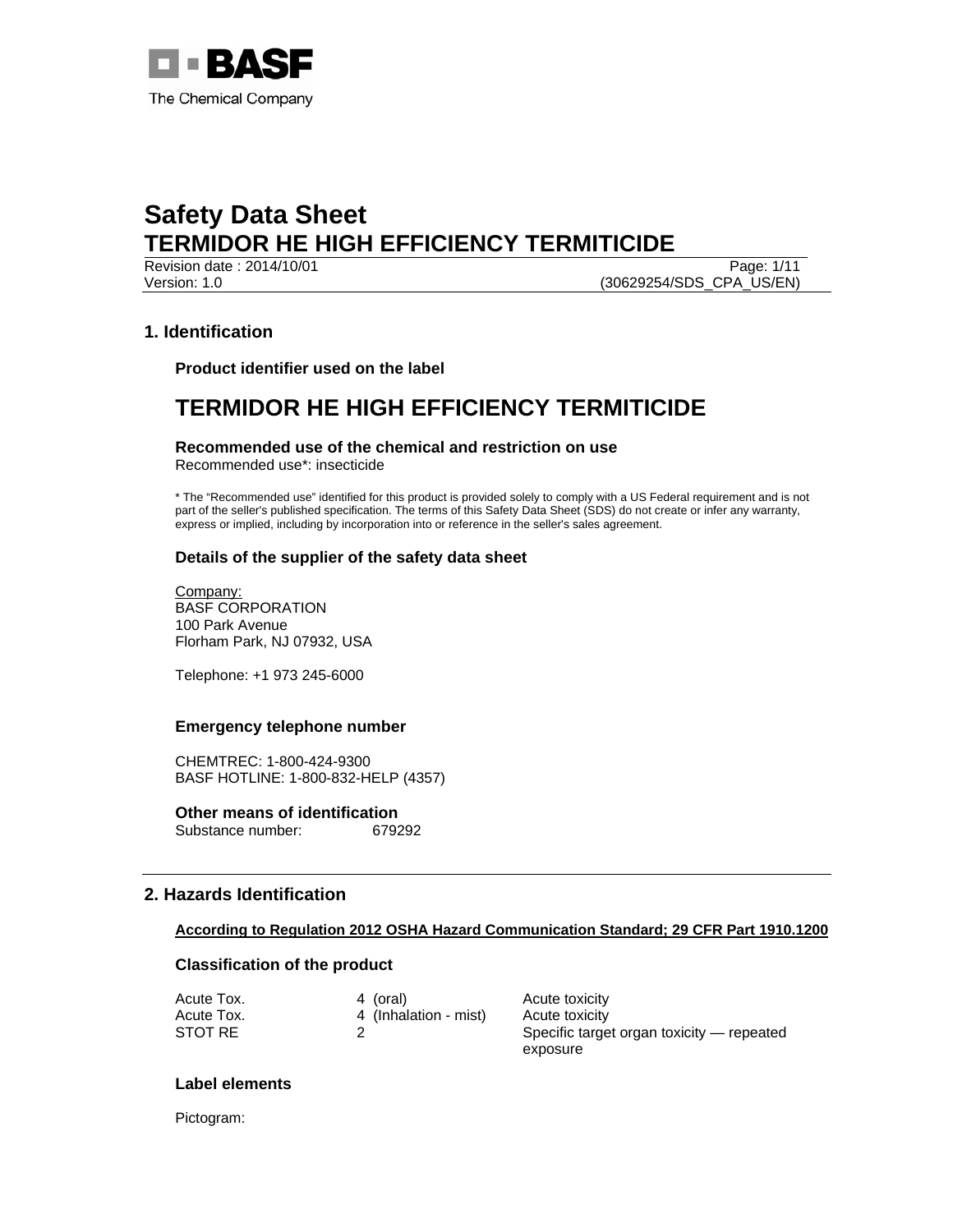Revision date : 2014/10/01 Page: 2/11

Version: 1.0 (30629254/SDS\_CPA\_US/EN)



Signal Word: Warning

| Hazard Statement: |                                                                                                |
|-------------------|------------------------------------------------------------------------------------------------|
| H332              | Harmful if inhaled.                                                                            |
| H302              | Harmful if swallowed.                                                                          |
| H373              | May cause damage to organs (Central nervous system) through<br>prolonged or repeated exposure. |
| H400              | Very toxic to aquatic life.                                                                    |
| H410              | Very toxic to aquatic life with long lasting effects.                                          |
|                   | Precautionary Statements (Prevention):                                                         |
| P271              | Use only outdoors or in a well-ventilated area.                                                |
| P273              | Avoid release to the environment.                                                              |
| P260              | Do not breathe dust/gas/mist/vapours.                                                          |
| P270              | Do not eat, drink or smoke when using this product.                                            |
| P264              | Wash with plenty of water and soap thoroughly after handling.                                  |
|                   | Precautionary Statements (Response):                                                           |
| P311              | Call a POISON CENTER or doctor/physician.                                                      |
| P304 + P340       | IF INHALED: Remove person to fresh air and keep comfortable for<br>breathing.                  |
| P301 + P330       | IF SWALLOWED: rinse mouth.                                                                     |
| P391              | Collect spillage.                                                                              |
|                   | Precautionary Statements (Disposal):                                                           |
| P501              | Dispose of contents/container to hazardous or special waste collection<br>point.               |

## **Hazards not otherwise classified**

Labeling of special preparations (GHS):

The following percentage of the mixture consists of components(s) with unknown hazards regarding the acute toxicity: 7 % dermal

The following percentage of the mixture consists of components(s) with unknown hazards regarding the acute toxicity: 1 % oral

The following percentage of the mixture consists of components(s) with unknown hazards regarding the acute toxicity: 11 % Inhalation - vapour

The following percentage of the mixture consists of components(s) with unknown hazards regarding the acute toxicity: 11 % Inhalation - mist

# **3. Composition / Information on Ingredients**

## **According to Regulation 2012 OSHA Hazard Communication Standard; 29 CFR Part 1910.1200**

**CAS Number Content (W/W) Chemical name** 120068-37-3 8.73 % Fipronil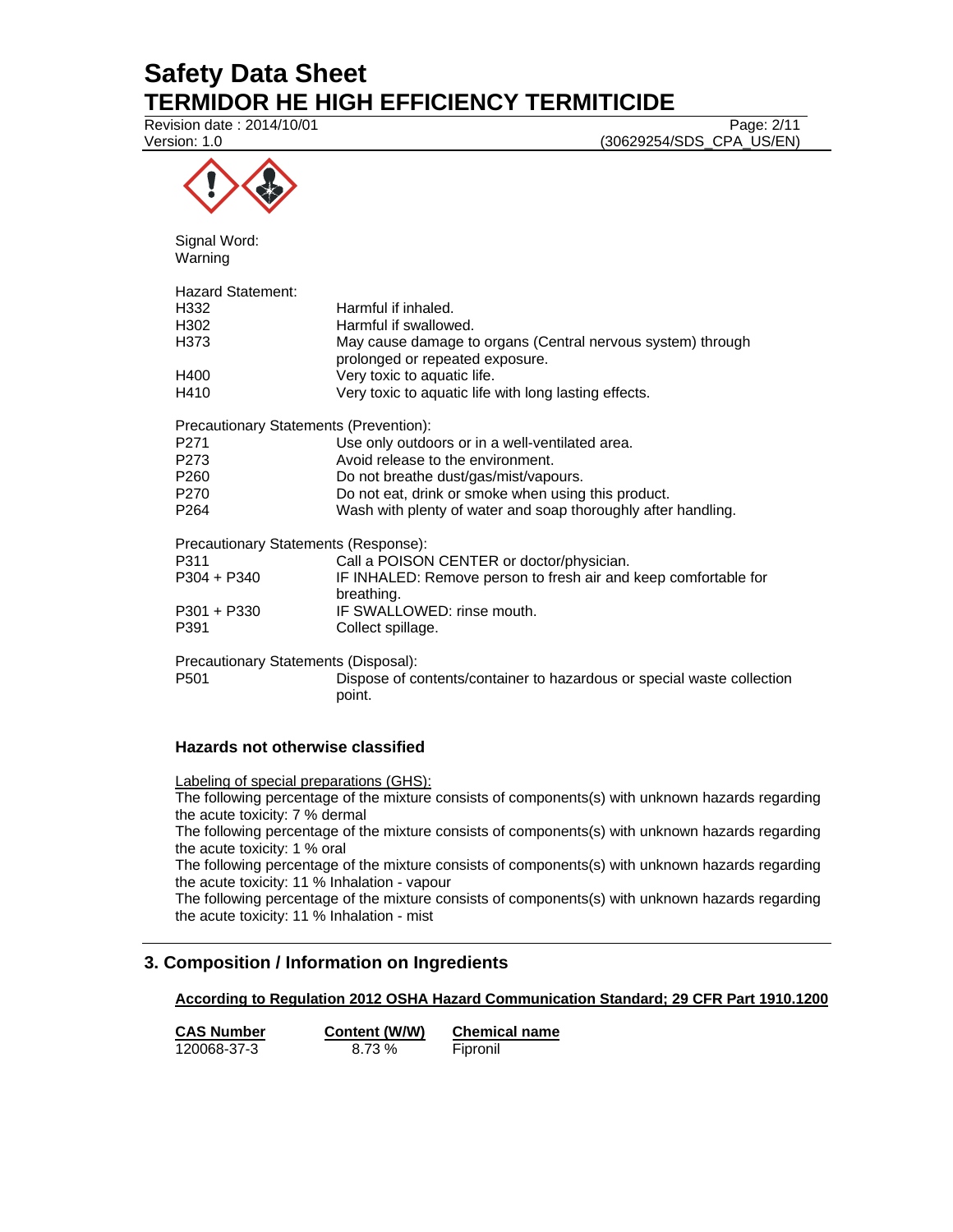Revision date : 2014/10/01 Page: 3/11

Version: 1.0 (30629254/SDS\_CPA\_US/EN)

## **4. First-Aid Measures**

#### **Description of first aid measures**

**General advice:** 

Remove contaminated clothing.

#### **If inhaled:**

Keep patient calm, remove to fresh air, seek medical attention.

#### **If on skin:**

Wash thoroughly with soap and water.

#### **If in eyes:**

Wash affected eyes for at least 15 minutes under running water with eyelids held open.

#### **If swallowed:**

Immediately rinse mouth and then drink 200-300 ml of water, seek medical attention.

### **Most important symptoms and effects, both acute and delayed**

Symptoms: The most important known symptoms and effects are described in the labelling (see section 2) and/or in section 11., Further important symptoms and effects are so far not known.

#### **Indication of any immediate medical attention and special treatment needed**

Note to physician

Treatment: Treat according to symptoms (decontamination, vital functions), no known specific antidote.

## **5. Fire-Fighting Measures**

#### **Extinguishing media**

Suitable extinguishing media: water spray, dry powder, foam, carbon dioxide

#### **Special hazards arising from the substance or mixture**

Hazards during fire-fighting: carbon monoxide, carbon dioxide, nitrogen oxides The substances/groups of substances mentioned can be released in case of fire.

#### **Advice for fire-fighters**

Protective equipment for fire-fighting: Wear self-contained breathing apparatus and chemical-protective clothing.

#### **Further information:**

Keep containers cool by spraying with water if exposed to fire. In case of fire and/or explosion do not breathe fumes. Collect contaminated extinguishing water separately, do not allow to reach sewage or effluent systems. Dispose of fire debris and contaminated extinguishing water in accordance with official regulations.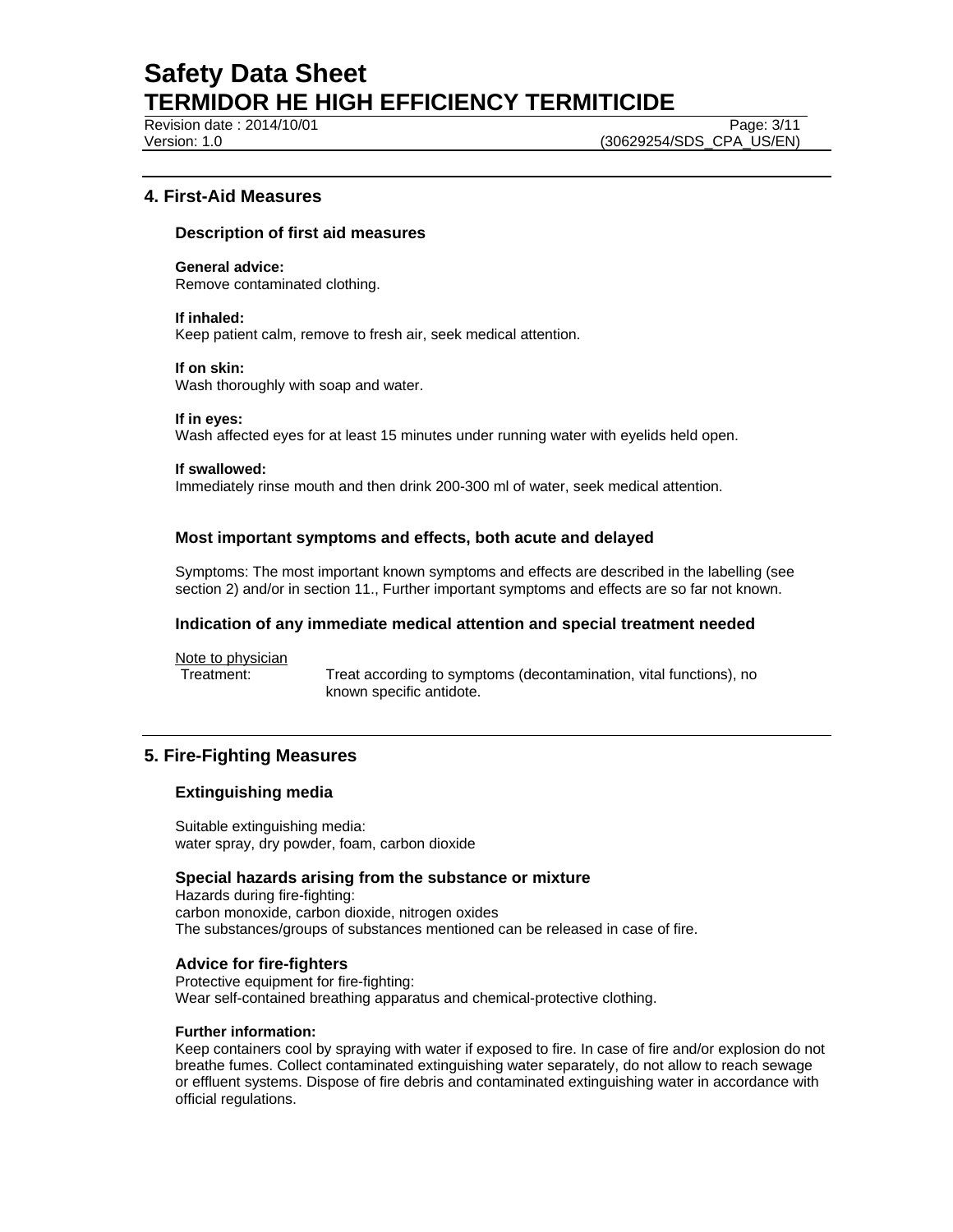Revision date : 2014/10/01 Page: 4/11

Version: 1.0 (30629254/SDS\_CPA\_US/EN)

## **6. Accidental release measures**

#### **Personal precautions, protective equipment and emergency procedures**

Do not breathe vapour/spray. Use personal protective clothing. Avoid contact with the skin, eyes and clothing.

#### **Environmental precautions**

Do not discharge into the subsoil/soil. Do not discharge into drains/surface waters/groundwater.

#### **Methods and material for containment and cleaning up**

For small amounts: Pick up with suitable absorbent material (e.g. sand, sawdust, general-purpose binder, kieselguhr).

For large amounts: Dike spillage. Pump off product.

Dispose of absorbed material in accordance with regulations. Collect waste in suitable containers, which can be labeled and sealed. Clean contaminated floors and objects thoroughly with water and detergents, observing environmental regulations. Wear suitable protective equipment.

## **7. Handling and Storage**

### **Precautions for safe handling**

RECOMMENDATIONS ARE FOR MANUFACTURING, COMMERCIAL BLENDING, AND PACKAGING WORKERS. PESTICIDE APPLICATORS & WORKERS must refer to the Product Label and Directions for Use attached to the product for Agricultural Use Requirements in accordance with the EPA Worker Protection Standard 40 CFR part 170. Ensure adequate ventilation. Provide good ventilation of working area (local exhaust ventilation if necessary). Keep away from sources of ignition - No smoking. Keep container tightly sealed. Protect against heat. Protect contents from the effects of light. Protect from air. Handle and open container with care. Do not open until ready to use. Once container is opened, content should be used as soon as possible. Avoid aerosol formation. Provide means for controlling leaks and spills. Do not return residues to the storage containers. Follow label warnings even after container is emptied. The substance/ product may be handled only by appropriately trained personnel. Avoid all direct contact with the substance/product. Avoid contact with the skin, eyes and clothing. Avoid inhalation of dusts/mists/vapours. Wear suitable personal protective clothing and equipment.

Protection against fire and explosion:

No special precautions necessary. The substance/product is non-combustible. Product is not explosive.

## **Conditions for safe storage, including any incompatibilities**

Segregate from foods and animal feeds.

Further information on storage conditions: Keep away from heat. Protect from direct sunlight.

## **8. Exposure Controls/Personal Protection**

**Users of a pesticidal product should refer to the product label for personal protective equipment requirements.** 

#### **Advice on system design:**

Whenever possible, engineering controls should be used to minimize the need for personal protective equipment.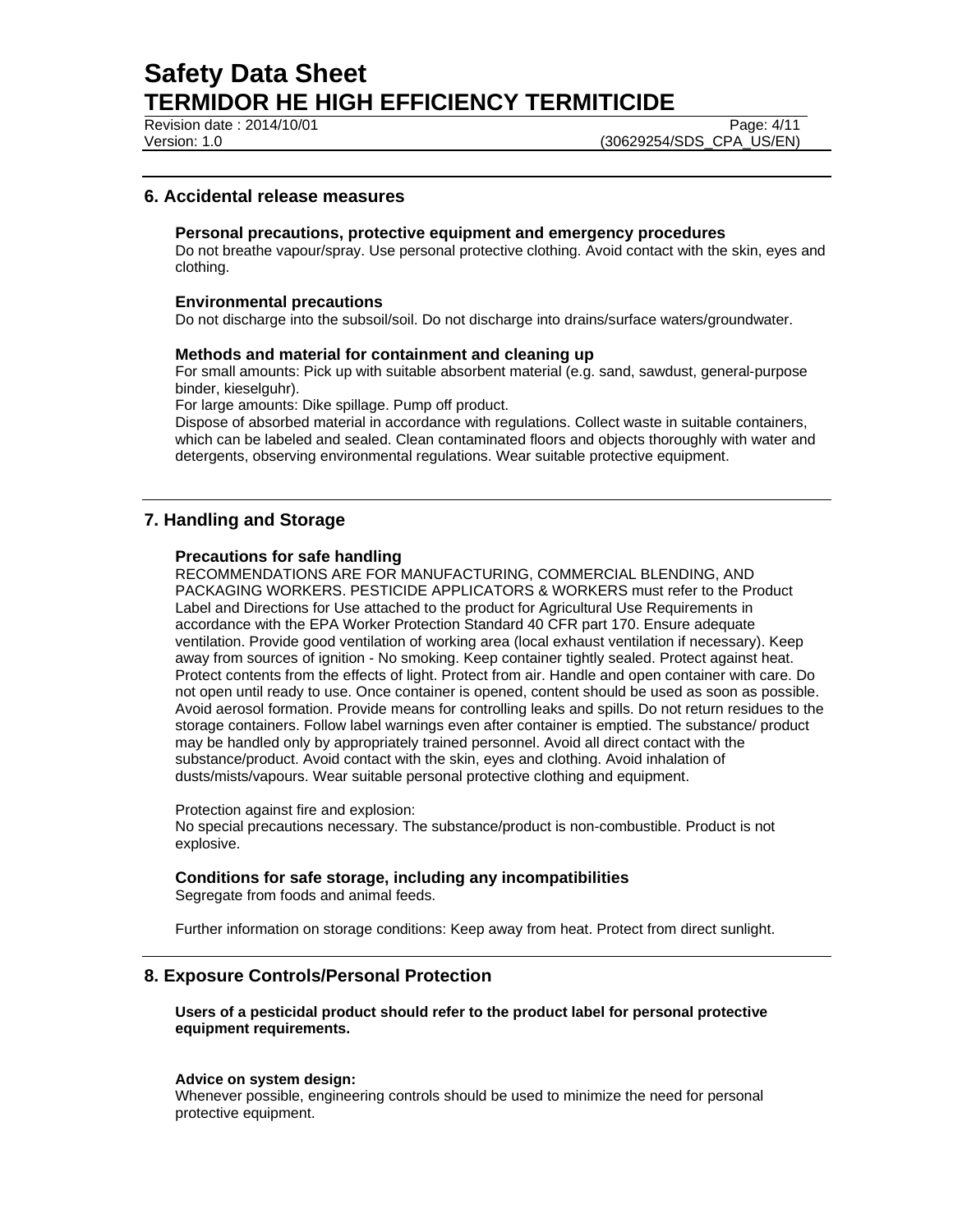Revision date : 2014/10/01 Page: 5/11

Version: 1.0 (30629254/SDS\_CPA\_US/EN)

## **Personal protective equipment**

## **RECOMMENDATIONS FOR MANUFACTURING, COMMERCIAL BLENDING, AND PACKAGING WORKERS:**

# **Respiratory protection:**

Wear respiratory protection if ventilation is inadequate. Wear a NIOSH-certified (or equivalent) TC23C Chemical/Mechanical type filter system to remove a combination of particles, gas and vapours. For situations where the airborne concentrations may exceed the level for which an air purifying respirator is effective, or where the levels are unknown or Immediately Dangerous to Life or Health (IDLH), use NIOSH-certified full facepiece pressure demand self-contained breathing apparatus (SCBA) or a full facepiece pressure demand supplied-air respirator (SAR) with escape provisions.

# **Hand protection:**

Chemical resistant protective gloves, Protective glove selection must be based on the user's assessment of the workplace hazards.

## **Eye protection:**

Safety glasses with side-shields. Tightly fitting safety goggles (chemical goggles). Wear face shield if splashing hazard exists.

# **Body protection:**

Body protection must be chosen depending on activity and possible exposure, e.g. head protection, apron, protective boots, chemical-protection suit.

# **General safety and hygiene measures:**

Wear long sleeved work shirt and long work pants in addition to other stated personal protective equipment. Work place should be equipped with a shower and an eye wash. Handle in accordance with good industrial hygiene and safety practice. Store work clothing separately. Keep away from food, drink and animal feeding stuffs.

# **9. Physical and Chemical Properties**

| Form:<br>Odour:<br>Odour threshold: | suspension<br>faint odour, fruity | Not determined since harmful by<br>inhalation.                                                                                                                                                                        |
|-------------------------------------|-----------------------------------|-----------------------------------------------------------------------------------------------------------------------------------------------------------------------------------------------------------------------|
| Colour:                             | off-white                         |                                                                                                                                                                                                                       |
| pH value:<br>Melting point:         | approx. 6.5 - 7.5<br>approx. 0 °C | (20 °C)<br>Information applies to the solvent.                                                                                                                                                                        |
| Boiling point:<br>Flash point:      | approx. 100 °C                    | Information applies to the solvent.<br>No flash point - Measurement made up to                                                                                                                                        |
|                                     |                                   | the boiling point.                                                                                                                                                                                                    |
| Flammability:                       | not applicable                    |                                                                                                                                                                                                                       |
| Lower explosion limit:              |                                   | As a result of our experience with this<br>product and our knowledge of its<br>composition we do not expect any hazard<br>as long as the product is used<br>appropriately and in accordance with the<br>intended use. |
| Upper explosion limit:              |                                   | As a result of our experience with this<br>product and our knowledge of its<br>composition we do not expect any hazard<br>as long as the product is used<br>appropriately and in accordance with the<br>intended use. |
| Autoignition:                       | 435 °C                            |                                                                                                                                                                                                                       |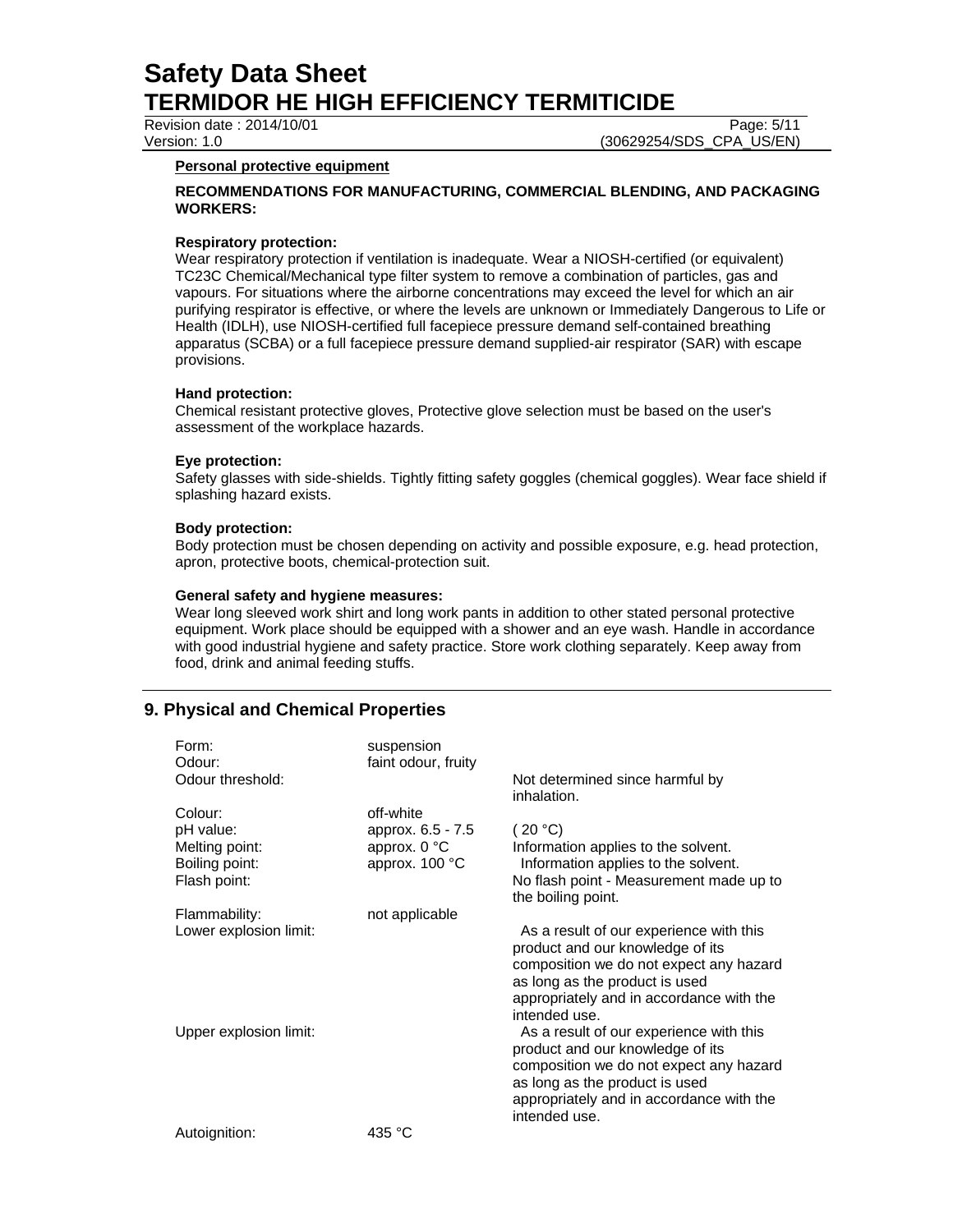| Revision date: 2014/10/01<br>Version: 1.0               |                                                                    |                     | Page: 6/11<br>(30629254/SDS_CPA_US/EN)                   |
|---------------------------------------------------------|--------------------------------------------------------------------|---------------------|----------------------------------------------------------|
| Vapour pressure:                                        | approx. 23.4 hPa                                                   | (20 °C)<br>solvent. | Information applies to the                               |
| Density:                                                | approx. 1.1<br>q/cm3                                               | (20 °C)             |                                                          |
| Vapour density:                                         |                                                                    | not applicable      |                                                          |
| Partitioning coefficient n-<br>octanol/water (log Pow): |                                                                    | not applicable      |                                                          |
| Thermal decomposition:                                  | No decomposition if stored and handled as<br>prescribed/indicated. |                     |                                                          |
| Viscosity, dynamic:                                     | approx. 241<br>mPa.s                                               | (20 °C)             |                                                          |
| Solubility in water:                                    |                                                                    | dispersible         |                                                          |
| Evaporation rate:                                       |                                                                    | not applicable      |                                                          |
| Other Information:                                      | parameters is indicated in this section.                           |                     | If necessary, information on other physical and chemical |
|                                                         |                                                                    |                     |                                                          |

# **10. Stability and Reactivity**

### **Reactivity**

No hazardous reactions if stored and handled as prescribed/indicated.

Oxidizing properties: not fire-propagating

### **Chemical stability**

The product is stable if stored and handled as prescribed/indicated.

#### **Possibility of hazardous reactions**

No hazardous reactions if stored and handled as prescribed/indicated.

#### **Conditions to avoid**

See MSDS section 7 - Handling and storage.

### **Incompatible materials**

strong acids, strong bases, strong oxidizing agents

### **Hazardous decomposition products**

Decomposition products: Hazardous decomposition products: No hazardous decomposition products if stored and handled as prescribed/indicated.

Thermal decomposition: No decomposition if stored and handled as prescribed/indicated.

## **11. Toxicological information**

### **Primary routes of exposure**

Routes of entry for solids and liquids are ingestion and inhalation, but may include eye or skin contact. Routes of entry for gases include inhalation and eye contact. Skin contact may be a route of entry for liquefied gases.

#### **Acute Toxicity/Effects**

Acute toxicity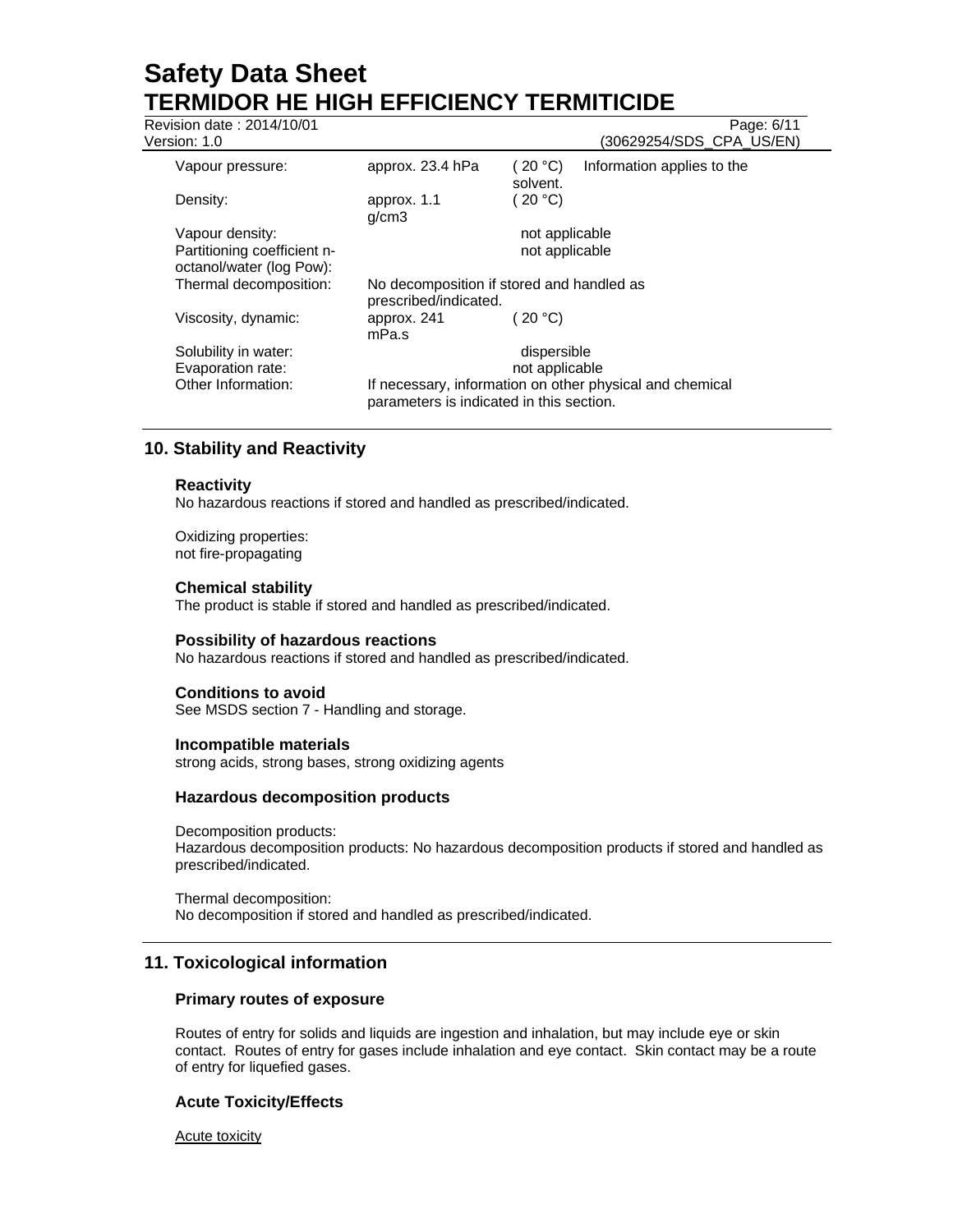Revision date : 2014/10/01 Page: 7/11

Version: 1.0 (30629254/SDS\_CPA\_US/EN)

Assessment of acute toxicity: Of moderate toxicity after single ingestion. Of moderate toxicity after short-term inhalation. Virtually nontoxic after a single skin contact. The product has not been tested. The statement has been derived from substances/products of a similar structure or composition.

Oral Type of value: LD50 Species: rat Value: > 500 - < 2,000 mg/kg

#### Inhalation

Type of value: LC50 Species: rat (male) Value: > 2.73 mg/l Exposure time: 4 h An aerosol with respiratory particles was tested.

Dermal Type of value: LD50 Species: rat (male/female) Value: > 2,000 mg/kg

#### Irritation / corrosion

Assessment of irritating effects: Not irritating to the skin. Not irritating to the eyes. The product has not been tested. The statement has been derived from substances/products of a similar structure or composition.

Skin Species: rabbit Result: non-irritant

Eye Species: rabbit Result: non-irritant

#### **Sensitization**

Assessment of sensitization: The product has not been tested. The statement has been derived from substances/products of a similar structure or composition. There is no evidence of a skin-sensitizing potential.

Mouse Local Lymph Node Assay (LLNA) Species: mouse Result: Skin sensitizing effects were not observed in animal studies.

## **Chronic Toxicity/Effects**

#### Repeated dose toxicity

Assessment of repeated dose toxicity: The product has not been tested. The statement has been derived from the properties of the individual components.

*Information on: Fipronil* 

----------------------------------

*Assessment of repeated dose toxicity: Causes mortality and signs of neurotoxicity through prolonged or repeated exposure.* 

#### **Genetic toxicity**

Assessment of mutagenicity: The product has not been tested. The statement has been derived from the properties of the individual components. Mutagenicity tests revealed no genotoxic potential.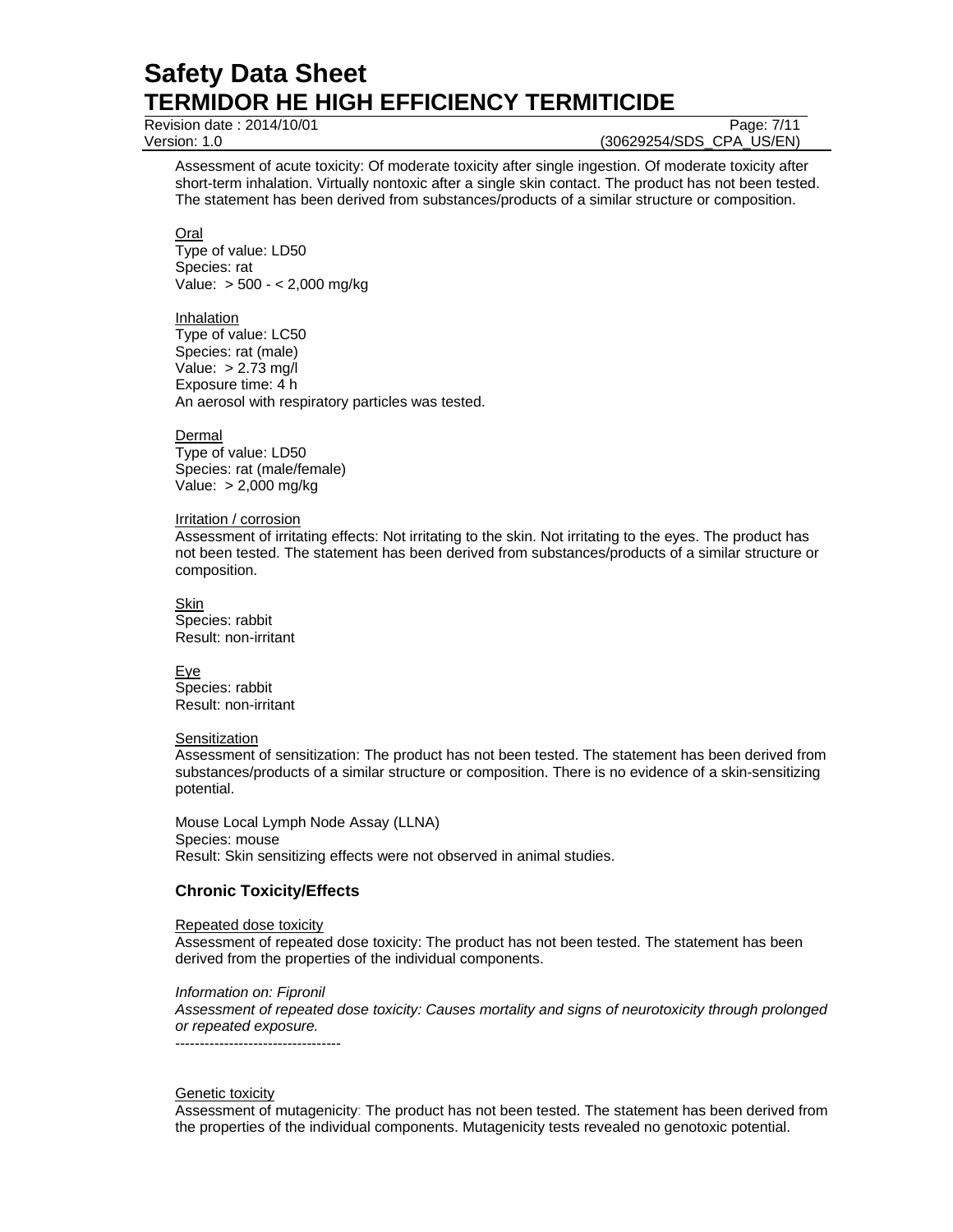Revision date : 2014/10/01 Page: 8/11

Version: 1.0 (30629254/SDS\_CPA\_US/EN)

#### **Carcinogenicity**

Assessment of carcinogenicity: The product has not been tested. The statement has been derived from the properties of the individual components.

#### *Information on: Fipronil*

*Assessment of carcinogenicity: In long-term studies in rats the substance induced thyroid tumors. The effect is caused by an animal specific mechanism that has no human counter part. In long-term studies in mice in which the substance was given by feed, a carcinogenic effect was not observed.*  ----------------------------------

#### Reproductive toxicity

Assessment of reproduction toxicity: The product has not been tested. The statement has been derived from the properties of the individual components. The results of animal studies gave no indication of a fertility impairing effect.

#### **Teratogenicity**

Assessment of teratogenicity: The product has not been tested. The statement has been derived from the properties of the individual components. Animal studies gave no indication of a developmental toxic effect at doses that were not toxic to the parental animals.

#### **Other Information**

Misuse can be harmful to health.

### **Symptoms of Exposure**

The most important known symptoms and effects are described in the labelling (see section 2) and/or in section 11., Further important symptoms and effects are so far not known.

## **12. Ecological Information**

#### **Toxicity**

Aquatic toxicity

Assessment of aquatic toxicity:

Very toxic to aquatic organisms. May cause long-term adverse effects in the aquatic environment. The product has not been tested. The statement has been derived from the properties of the individual components.

#### **Toxicity to fish**

*Information on: Fipronil LC50 (96 h) 0.0852 mg/l, Lepomis macrochirus*  ----------------------------------

#### Aquatic invertebrates

*Information on: Fipronil EC50 (48 h) 0.19 mg/l, Daphnia magna LC50 (10 d) 0.00043 mg/l, aquatic arthropod*  ----------------------------------

#### Aquatic plants

*Information on: Fipronil*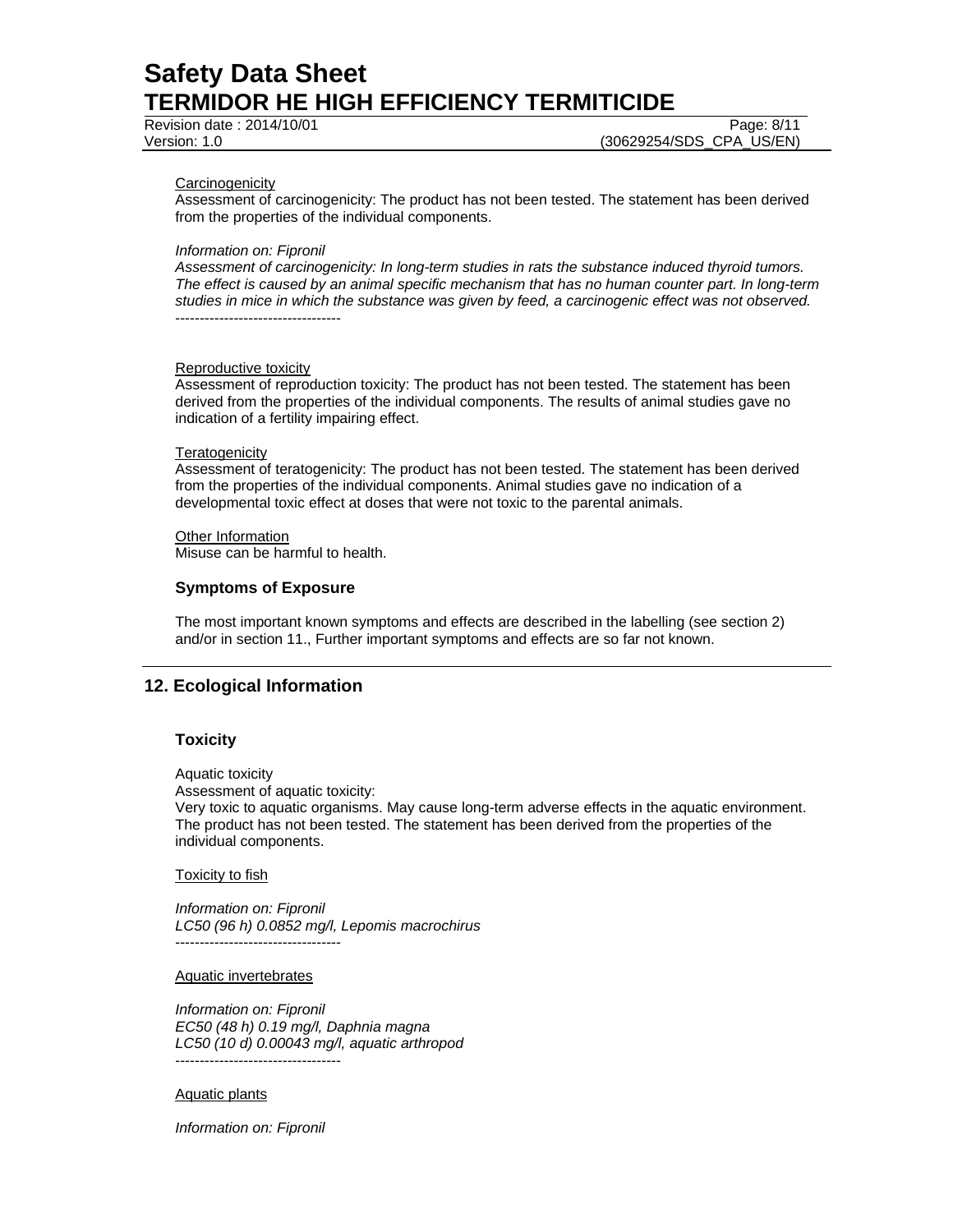Revision date : 2014/10/01 Page: 9/11

Version: 1.0 (30629254/SDS\_CPA\_US/EN)

*EC50 (96 h) 0.068 mg/l (biomass), Scenedesmus subspicatus*  ----------------------------------

## **Persistence and degradability**

### Assessment biodegradation and elimination (H2O)

The product has not been tested. The statement has been derived from the properties of the individual components.

Assessment biodegradation and elimination (H2O)

*Information on: Fipronil* 

*Not readily biodegradable (by OECD criteria).*  ----------------------------------

## **Bioaccumulative potential**

Assessment bioaccumulation potential

The product has not been tested. The statement has been derived from the properties of the individual components.

#### Bioaccumulation potential

*Information on: Fipronil* 

*Bioconcentration factor: 321, Lepomis macrochirus Accumulation in organisms is not to be expected.* 

----------------------------------

## **Mobility in soil**

Assessment transport between environmental compartments The product has not been tested. The statement has been derived from the properties of the individual components.

*Information on: Fipronil* 

*Following exposure to soil, adsorption to solid soil particles is probable, therefore contamination of groundwater is not expected.*

----------------------------------

## **Additional information**

Other ecotoxicological advice: Do not discharge product into the environment without control.

## **13. Disposal considerations**

#### **Waste disposal of substance:**

Pesticide wastes are regulated. Improper disposal of excess pesticide, spray mix or rinsate is a violation of federal law. If pesticide wastes cannot be disposed of according to label instructions, contact the State Pesticide or Environmental Control Agency or the Hazardous Waste representative at the nearest EPA Regional Office for guidance.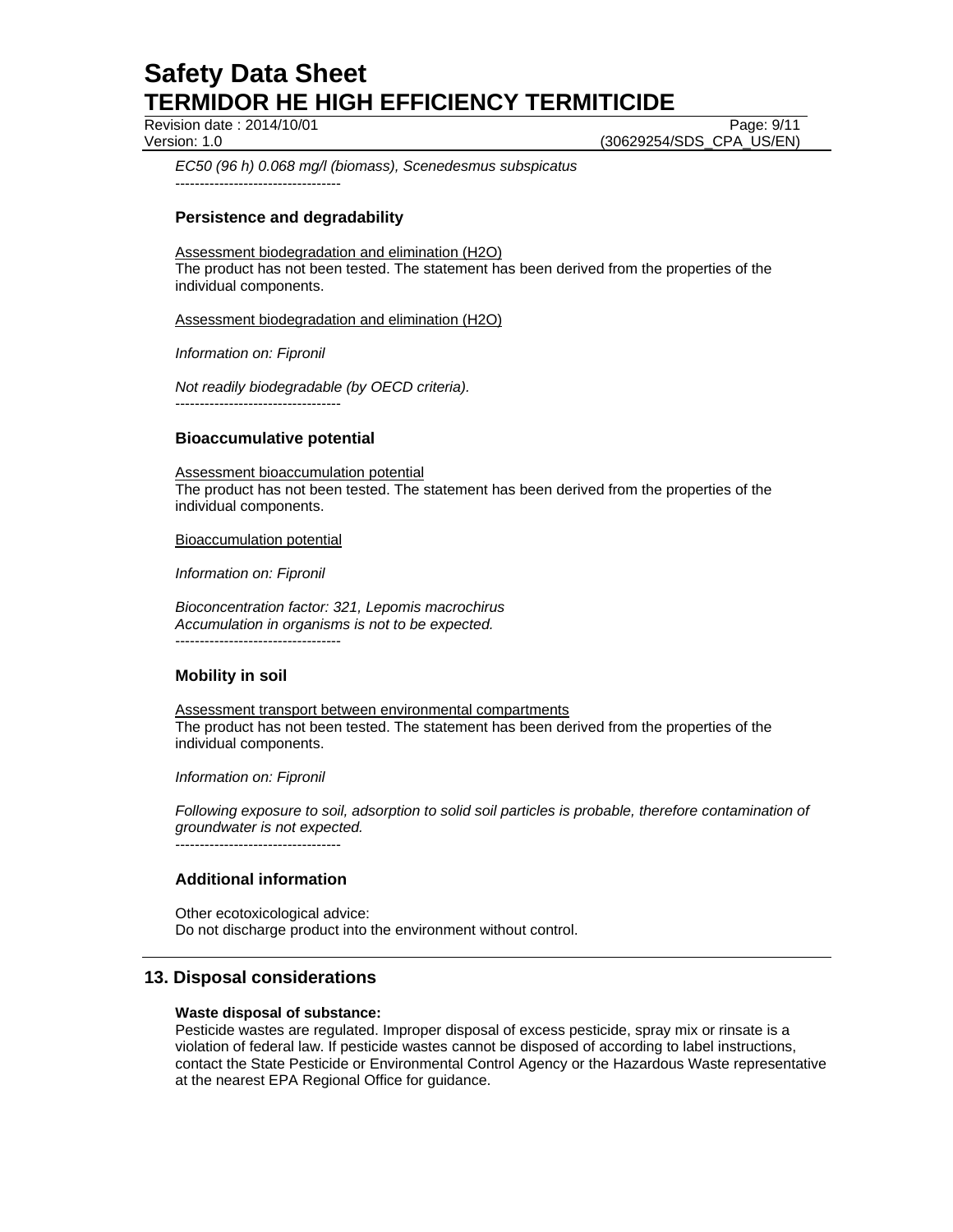Revision date : 2014/10/01 Page: 10/11

#### **Container disposal:**

Rinse thoroughly at least three times (triple rinse) in accordance with EPA recommendations. Consult state or local disposal authorities for approved alternative procedures such as container recycling. Recommend crushing, puncturing or other means to prevent unauthorized use of used containers.

# **14. Transport Information**

**Land transport**  USDOT

Not classified as a dangerous good under transport regulations

| Sea transport<br>IMDG                                                                                        |                                                                                                                                 |
|--------------------------------------------------------------------------------------------------------------|---------------------------------------------------------------------------------------------------------------------------------|
| Hazard class:<br>Packing group:<br>ID number:<br>Hazard label:<br>Marine pollutant:<br>Proper shipping name: | 9<br>Ш<br><b>UN 3082</b><br>9. EHSM<br><b>YES</b><br>ENVIRONMENTALLY HAZARDOUS SUBSTANCE, LIQUID,<br>N.O.S. (contains FIPRONIL) |
| Air transport<br>IATA/ICAO                                                                                   |                                                                                                                                 |
| Hazard class:<br>Packing group:<br>ID number:<br>Hazard label:<br>Proper shipping name:                      | 9<br>Ш<br><b>UN 3082</b><br>9, EHSM<br>ENVIRONMENTALLY HAZARDOUS SUBSTANCE, LIQUID,<br>N.O.S. (contains FIPRONIL)               |

# **15. Regulatory Information**

## **Federal Regulations**

**Registration status:** 

Chemical TSCA, US blocked / not listed

Crop Protection TSCA, US released / exempt

**EPCRA 311/312 (Hazard categories):** Chronic;

## **State regulations**

## **CA Prop. 65:**

WARNING: THIS PRODUCT CONTAINS A CHEMICAL(S) KNOWN TO THE STATE OF CALIFORNIA TO CAUSE CANCER AND BIRTH DEFECTS OR OTHER REPRODUCTIVE HARM.

## **Labeling requirements under FIFRA**

Version: 1.0 (30629254/SDS\_CPA\_US/EN)